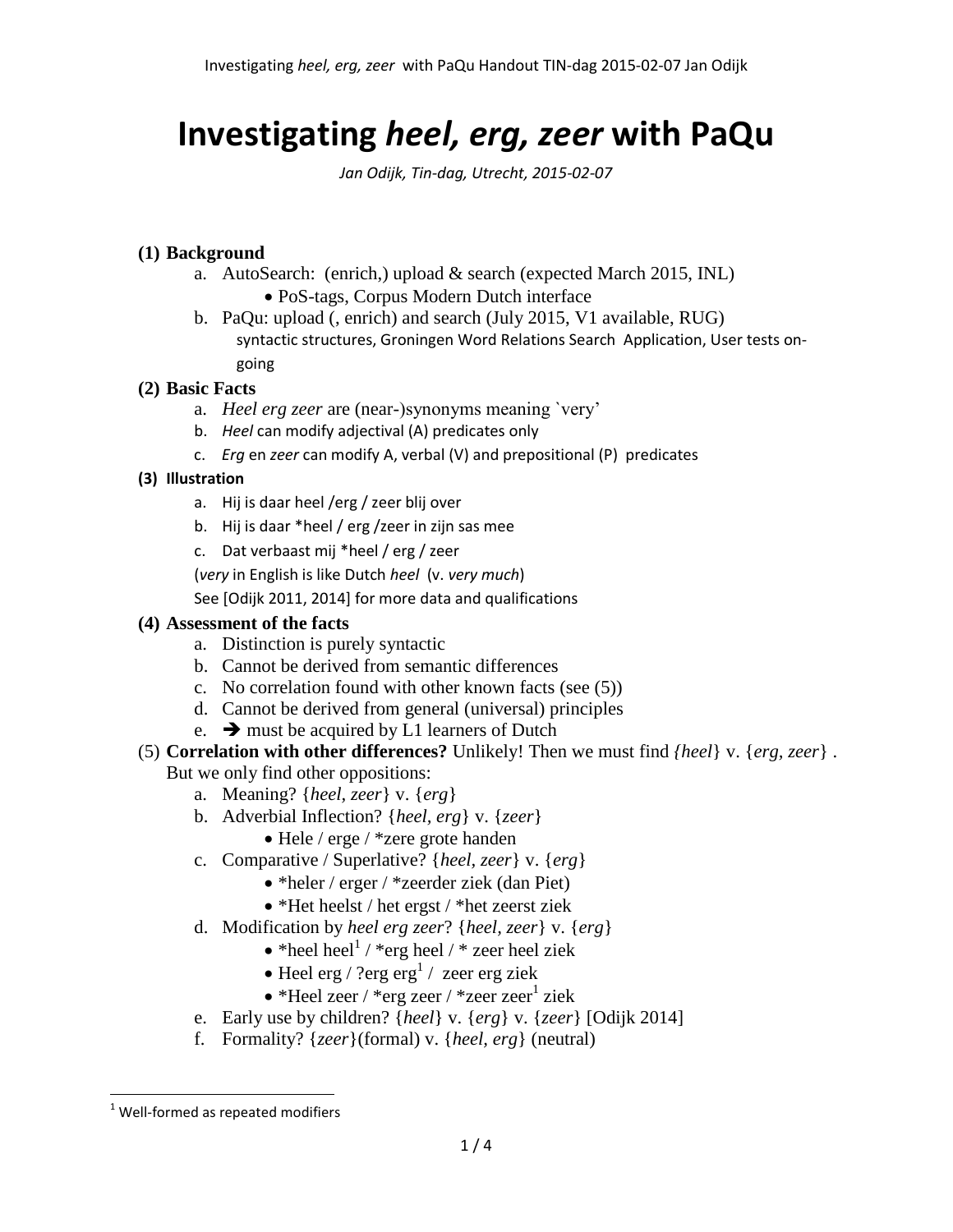## **(6) Research Questions**

- a. How can children acquire the fact that *erg* and *zeer* can modify A, V and P predicates (in L1 acquisition)?
- b. How can children acquire the fact that *heel* can modify A but canNOT modify V and P predicates (in L1 acquisition)?
- c. What kind of evidence do children have access to for acquiring such properties?
- d. Is there a relation with the time of acquisition?
- e. Is there a role for *indirect negative evidence* (absence of evidence interpreted as evidence for absence)?
- f. …

# **(7) CHILDES corpora**

- a. Use Dutch CHILDES corpora to investigate this
- b. Problem: ambiguity of the relevant words
- c. Dutch CHILDES corpora do NOT have (reliable) pos-tags and no syntactic parses at all
- d. Done manually for Van Kampen Corpus [Odijk 2014:91]
- e. PaQu (Parse and Query) automates this

# (8) **Ambiguity** of *heel, erg, zeer*

| word | <b>Morphosyntax</b> | <b>Syntax</b>   | <b>Meaning</b>                 |  |  |  |
|------|---------------------|-----------------|--------------------------------|--|--|--|
| heel | A                   | Mod N           | $(1)$ 'whole'<br>$(2)$ 'large' |  |  |  |
|      |                     | Mod A           | `very'                         |  |  |  |
|      | Vf                  |                 | $(1)$ `heal'<br>(2) `receive'  |  |  |  |
| erg  | N utrum             |                 | `erg'                          |  |  |  |
|      | N neutrum           |                 | `evil'                         |  |  |  |
|      | A                   | Mod N,<br>predc | 'bad', 'awful'                 |  |  |  |
|      |                     | Mod A V P       | 'Very'                         |  |  |  |
| zeer | N                   |                 | `pain'                         |  |  |  |
|      | A                   | Mod N,<br>predc | 'painful'                      |  |  |  |
|      |                     | Mod A V P       | 'very'                         |  |  |  |

#### **(9) PaQu**

a. Search for morpho-syntactic information and syntactic dependency relations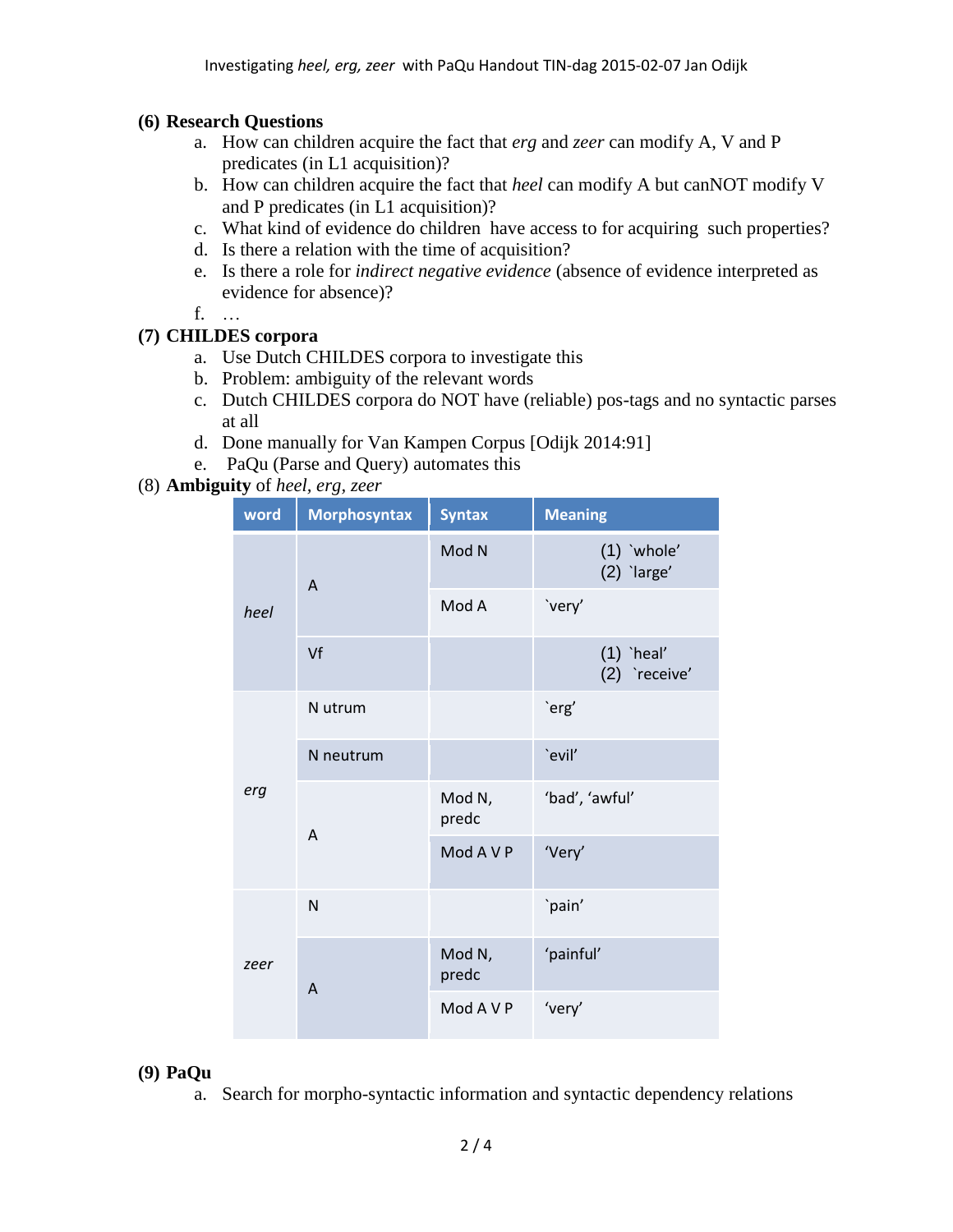- b. Distinction relevant ones v. irrelevant ones can now be made mostly automatically
- c. <http://zardoz.service.rug.nl:8067/>
- (10) **Small Experiment** (was intended as a user test)
	- a. Take all Dutch CHILDES corpora
	- b. Select all adult utterances containing *heel, erg* or *zeer*
	- c. Clean the utterances, e.g.
		- *ja , maar <we be> [//] we bewaren (he)t ook*
		- *ja , maar we bewaren het ook*
	- d. Gather statistics and draw conclusions

#### (11) **Accuracy**

- a. Manual annotation of Van Kampen corpus used as gold standard (Acc)
- b. Alpino makes finer distinctions: I mapped these
- c. Annotation errors in the gold standard: revised gold standard (Rev Acc)

| word | <b>Acc</b> | <b>Rev Acc</b> |
|------|------------|----------------|
| heel | 0.94       | 0.95           |
| erg  | 0.88       | 0.91           |
| zeer | 0.21       | 0.21           |

#### (12) **Caveats**

- a. It concerns (cleaned) adult speech
- b. It concerns relatively short sentences, explicitly separated
- c. It mostly concerns a very local grammatical relation
- d. Most problematic for *zeer*: *zeer doen*

# **(13) Results**

| Results mod A mod N Mod V mod P predc other unclear Total |  |  |  |                              |     |
|-----------------------------------------------------------|--|--|--|------------------------------|-----|
|                                                           |  |  |  | heel 886 46 2 2 14 0 2       | 952 |
|                                                           |  |  |  | erg 347 27 109 0 187 5 0 675 |     |
| zeer                                                      |  |  |  | 7 1 83 0 19 21 7 138         |     |

#### (14) **Interpretation**

- a. Overwhelming # examples for mod A for *heel*
- b. Large # examples for mod A and mod V for *erg*
- c. Very few examples for *zeer* (mod V mostly wrong parses )
- d. No examples of mod P / mod V for *heel* at all (the 4 are wrong parses)
- e. PP predicates with *zeer, erg*: *op prijs stellen, in de smaak vallen* only (analyzed as mod V $-3$  occurrences